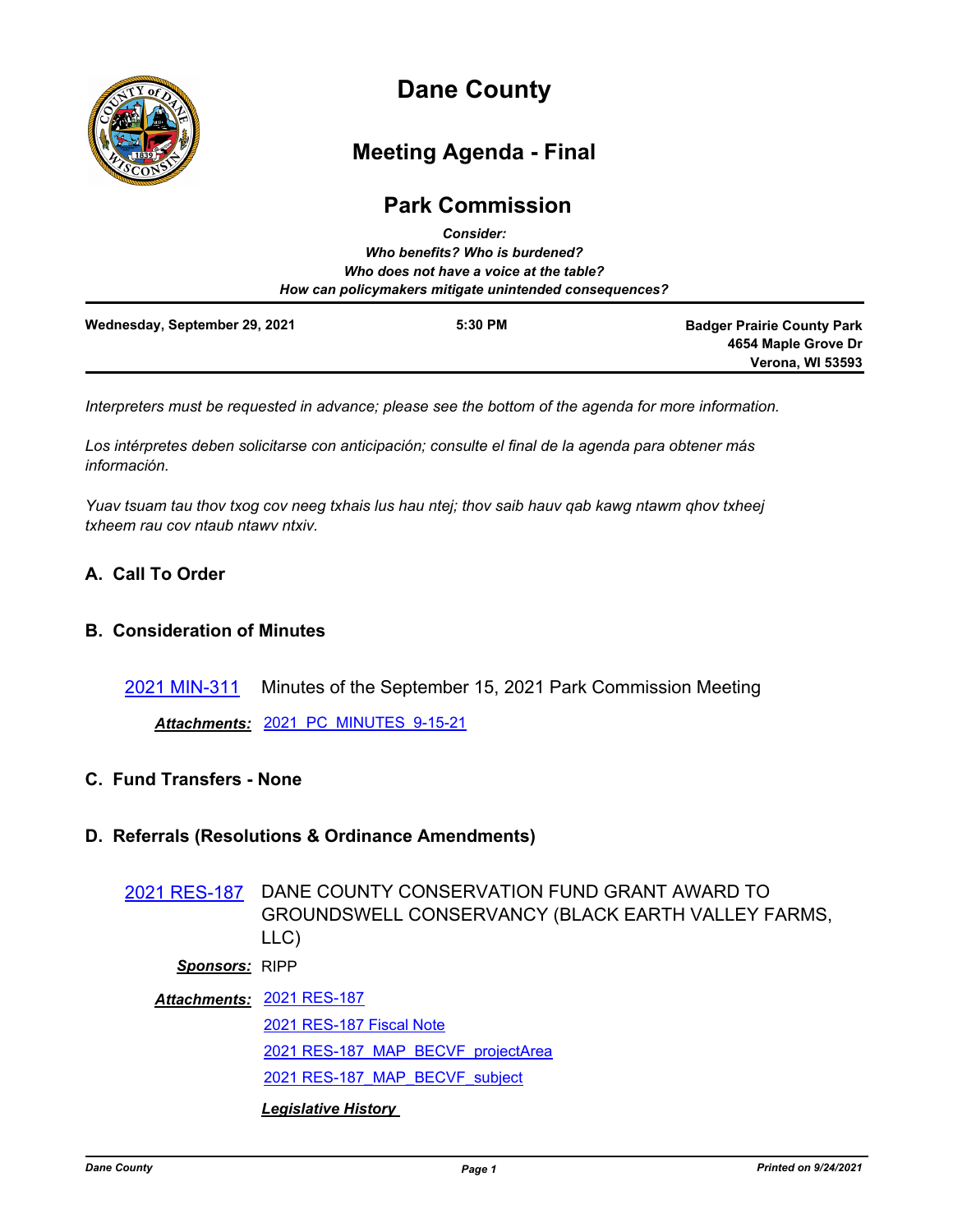| 9/24/21             | <b>County Board</b>                                 | referred to the Park Commission                                        |
|---------------------|-----------------------------------------------------|------------------------------------------------------------------------|
|                     | This resolution was referred to the Park Commission |                                                                        |
|                     |                                                     |                                                                        |
| 9/24/21             | County Board                                        | referred to the Environment,                                           |
|                     |                                                     | Agriculture & Natural Resources                                        |
|                     |                                                     | Committee                                                              |
|                     |                                                     | This resolution was referred to the Environment, Agriculture & Natural |
| Resources Committee |                                                     |                                                                        |
|                     |                                                     |                                                                        |
| 9/24/21             | County Board                                        | referred to the Personnel &                                            |
|                     |                                                     | <b>Finance Committee</b>                                               |

This resolution was referred to the Personnel & Finance Committee

# [2021 RES-188](http://dane.legistar.com/gateway.aspx?m=l&id=/matter.aspx?key=21067) AUTHORIZING A PURCHASE OF LAND FOR SCHUMACHER FARM PARK

*Sponsors:* RIPP and KIEFER

[2021 RES-188](http://dane.legistar.com/gateway.aspx?M=F&ID=24aff98c-3b08-49ba-ac21-acb1675c87af.pdf) *Attachments:*

[2021 RES-188 Fiscal Note](http://dane.legistar.com/gateway.aspx?M=F&ID=749304d4-2ba1-4d32-9ffb-0432d88da334.pdf)

[2021 RES-188\\_MAP\\_McKellar\\_Area](http://dane.legistar.com/gateway.aspx?M=F&ID=6536f787-4323-48ce-bf23-5bb77c781b38.pdf)

[2021 RES-188\\_MAP\\_McKellar\\_Subject](http://dane.legistar.com/gateway.aspx?M=F&ID=532b7ddd-2a70-419c-9a8f-84596edf0140.pdf)

# *Legislative History*

9/24/21 County Board referred to the Park Commission This resolution was referred to the Park Commission

| 9/24/21             | County Board | referred to the Environment,                                           |
|---------------------|--------------|------------------------------------------------------------------------|
|                     |              | Agriculture & Natural Resources                                        |
|                     |              | Committee                                                              |
| Resources Committee |              | This resolution was referred to the Environment, Agriculture & Natural |
| 0/01/01             |              |                                                                        |

9/24/21 County Board referred to the Personnel & Finance Committee This resolution was referred to the Personnel & Finance Committee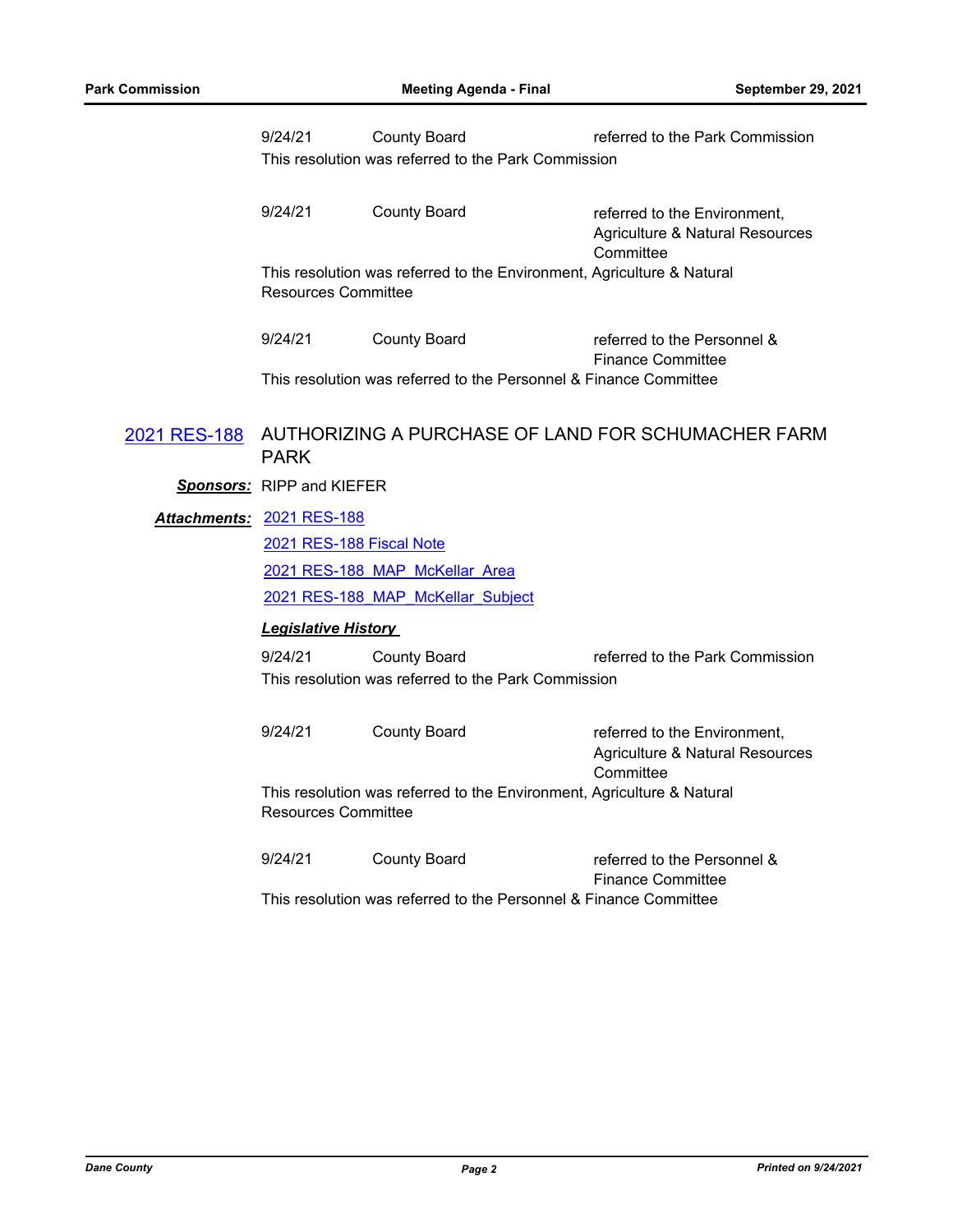|                       | 2021 RES-190 AUTHORIZING AN UNDERGROUND ELECTRIC EASEMENT TO                                  |                                                                   |                                 |  |  |
|-----------------------|-----------------------------------------------------------------------------------------------|-------------------------------------------------------------------|---------------------------------|--|--|
|                       | WISCONSIN POWER AND LIGHT COMPANY                                                             |                                                                   |                                 |  |  |
| <b>Sponsors: RIPP</b> |                                                                                               |                                                                   |                                 |  |  |
|                       | Attachments: 2021 RES-190                                                                     |                                                                   |                                 |  |  |
|                       | 2021 RES-190 Fiscal Note                                                                      |                                                                   |                                 |  |  |
|                       | 2021 RES-190 MAP WPL Easement Hwy69                                                           |                                                                   |                                 |  |  |
|                       |                                                                                               | 2021 RES-190 MAP WPL Exhibit                                      |                                 |  |  |
|                       | <b>Legislative History</b>                                                                    |                                                                   |                                 |  |  |
|                       | 9/24/21                                                                                       | <b>County Board</b>                                               | referred to the Park Commission |  |  |
|                       | This resolution was referred to the Park Commission                                           |                                                                   |                                 |  |  |
|                       |                                                                                               |                                                                   |                                 |  |  |
|                       | 9/24/21                                                                                       | <b>County Board</b>                                               | referred to the Environment,    |  |  |
|                       |                                                                                               |                                                                   | Agriculture & Natural Resources |  |  |
|                       |                                                                                               |                                                                   | Committee                       |  |  |
|                       | This resolution was referred to the Environment, Agriculture & Natural<br>Resources Committee |                                                                   |                                 |  |  |
|                       |                                                                                               |                                                                   |                                 |  |  |
|                       | 9/24/21                                                                                       | <b>County Board</b>                                               | referred to the Personnel &     |  |  |
|                       |                                                                                               |                                                                   | <b>Finance Committee</b>        |  |  |
|                       |                                                                                               | This resolution was referred to the Personnel & Finance Committee |                                 |  |  |

# **E. Items Requiring Committee Action - None**

### **F. Presentations**

1. Groundswell Conservancy, Conservation Fund Grant Application - Cooper parcel, Black Earth Creek NRA

2. The Prairie Enthusiasts, Conservation Fund Grant Application - Goplin parcel, Southwest Grasslands/Military Ridge Prairie Heritage Area

#### **G. Reports to Committee**

- 1. Ice Age Trail Alliance
- 2. Badger Prairie Community Garden
- 3. Reddan Soccer Park / Madison Area Youth Soccer Association (MAYSA)